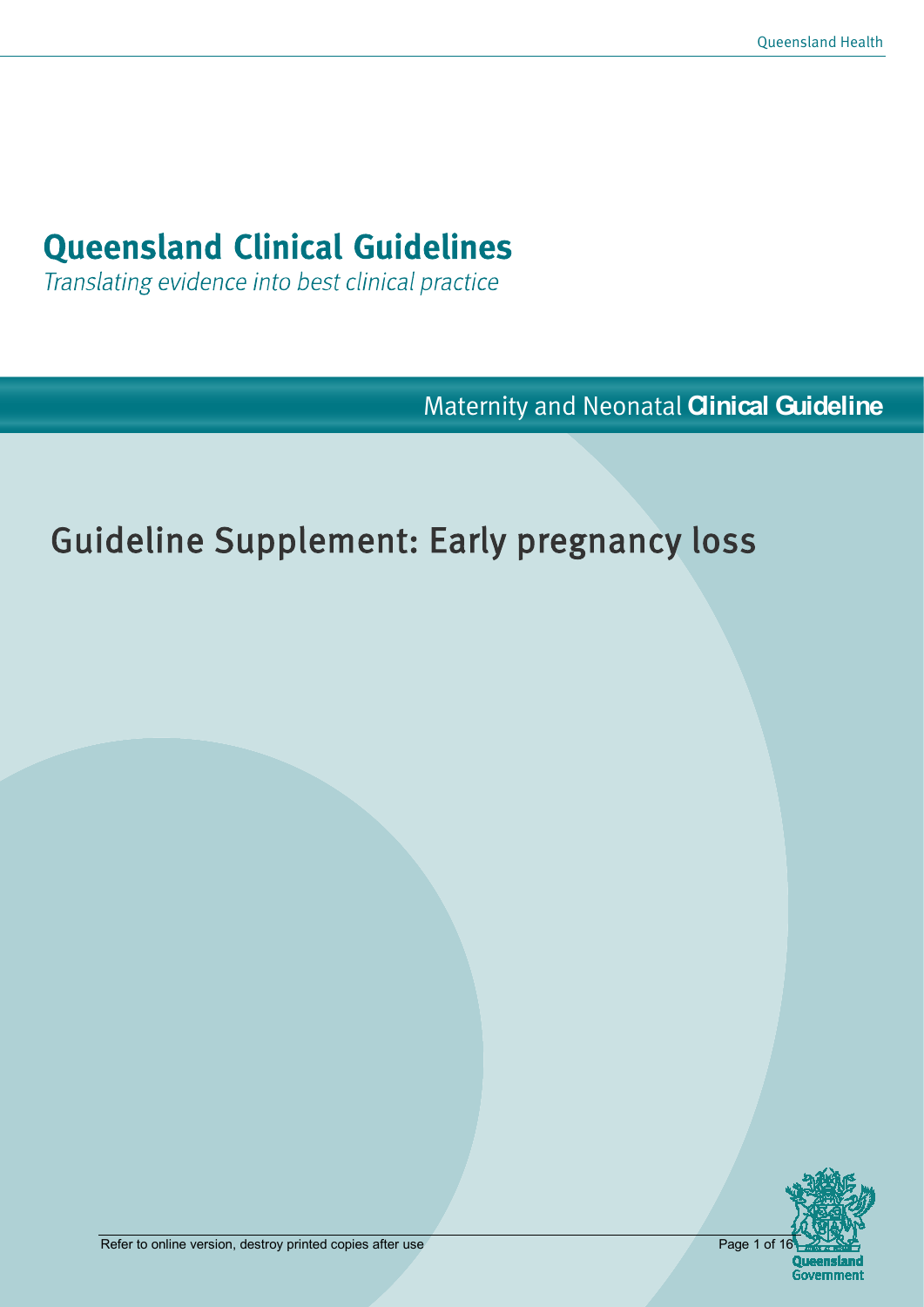#### **Table of Contents**

| 1              |  |
|----------------|--|
| 1.1            |  |
| 1.2            |  |
| 1.3            |  |
| $\overline{2}$ |  |
| 2.1            |  |
| 2.2            |  |
| 2.3            |  |
| 2.4            |  |
| 2.4.1          |  |
| 2.5            |  |
| 2.6            |  |
| 2.7            |  |
| 3              |  |
| 4              |  |
| 5              |  |
| 5.1            |  |
| 5.2            |  |
| 5.3            |  |
| 5.3.1          |  |
| 5.3.2          |  |
| 5.4            |  |
| 5.5            |  |
| 5.6            |  |
|                |  |

#### **List of Tables**

© State of Queensland (Queensland Health) 2018



This work is licensed under a Creative Commons Attribution Non-Commercial No Derivatives 3.0 Australia licence. In essence, you are free to copy and communicate the work in its current form for non-commercial purposes, as long as you attribute Queensland Clinical Guidelines, Queensland Health and abide by the licence terms. You may not alter or adapt the work in any way. To view a copy of this licence, visit http://creativecommons.org/licenses/by-no-<br>http://creativecommons.org/licenses/by-no-<br>http://creativecommons.org/l

For further information contact Queensland Clinical Guidelines, RBWH Post Office, Herston Qld 4029, email <u>Guidelines@health.qld.gov.au,</u> phone (07) 3131<br>6777. For permissions beyond the scope of this licence contact: Inte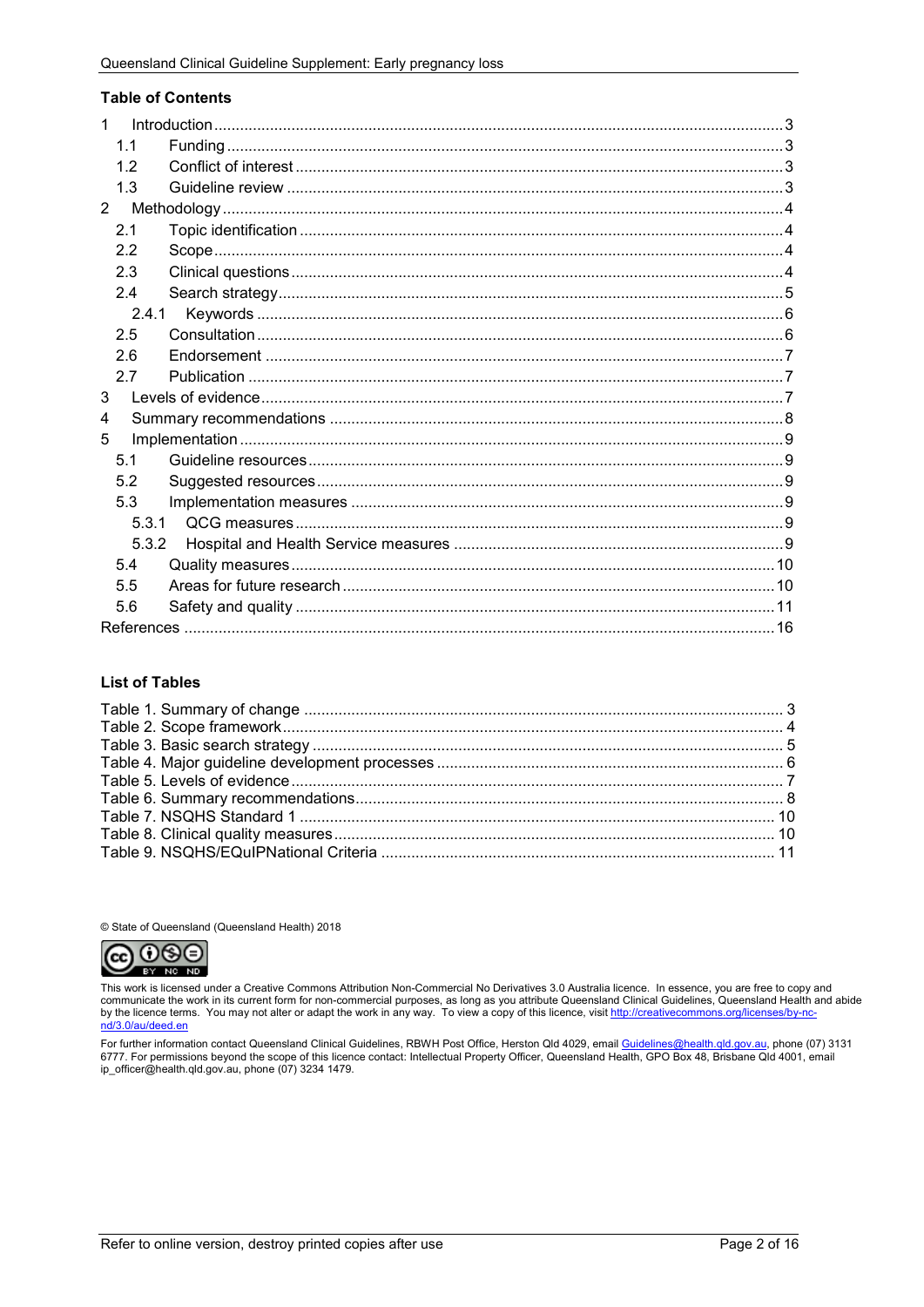# <span id="page-2-0"></span>**1 Introduction**

This document is a supplement to the Queensland Clinical Guideline (QCG) *Early pregnancy loss.* It provides supplementary information regarding guideline development, makes summary recommendations, suggests measures to assist implementation and quality activities and summarises changes (if any) to the guideline since original publication. Refer to the guideline for abbreviations, acronyms, flow charts and acknowledgements.

## <span id="page-2-1"></span>**1.1 Funding**

The development of this guideline was funded by Healthcare Improvement Unit, Queensland Health. Consumer representatives were paid a standard fee. Other working party members participated on a voluntary basis.

## <span id="page-2-2"></span>**1.2 Conflict of interest**

Declarations of conflict of interest were sought from working party members as per the Queensland Clinical Guidelines *[Conflict of Interest](http://www.health.qld.gov.au/qcg/development%23coi)* statement. Two conflicts of interest declarations were managed in accordance with the statement.

## <span id="page-2-3"></span>**1.3 Guideline review**

Queensland clinical guidelines are reviewed every 5 years or earlier if significant new evidence emerges. [Table 1](#page-2-4) provides a summary of changes made to the guidelines since original publication.

| <b>Publication date</b><br>Endorsed by:                                 | <b>Identifier</b> | <b>Summary of major change</b>                                                                                                                                                                                                                                                                                                                                                                                         |
|-------------------------------------------------------------------------|-------------------|------------------------------------------------------------------------------------------------------------------------------------------------------------------------------------------------------------------------------------------------------------------------------------------------------------------------------------------------------------------------------------------------------------------------|
| September 2011                                                          | MN11.29-V1-R16    | First publication                                                                                                                                                                                                                                                                                                                                                                                                      |
| March 2015                                                              | MN11.29-V2-R16    | • Updated Section 9: Details of Queensland<br>Trophoblast Centre (QTC)<br>• Updated contact details of Appendix C:<br><b>Support Contacts</b><br>• Formatting updates including name change<br>and branding                                                                                                                                                                                                            |
| <b>July 2015</b>                                                        | MN11.29-V3-R16    | • Revised recommendation at Table 10, Row<br>1 (Prior to commencement):<br>• From: Advise loading with Sodium<br>Citrotartrate (as sachets) or IV 8.4% Sodium<br>Bicarbonate in 100mls over 1 hour<br>• To: Advise loading with Sodium<br>Citrotartrate (as sachets)<br>Minor formatting updates                                                                                                                       |
| May 2017<br>Statewide Maternity and<br><b>Neonatal Clinical Network</b> | MN17.29-V4-R22    | • First full review                                                                                                                                                                                                                                                                                                                                                                                                    |
| May 2018                                                                | MN17.29-V5-R22    | • Change initiated by clinical lead at Table<br>11: Row 5 (Ongoing management)<br>• From: USS not routinely recommended<br>• To: Repeat USS in one week and thereafter<br>as clinically indicated. If fetal heart present<br>on USS, refer urgently to MFM for follow-<br>up-direct injection of potassium chloride<br>may be indicated<br>Minor corrections to reference list<br>NSQH standards updated in supplement |

<span id="page-2-4"></span>Table 1. Summary of change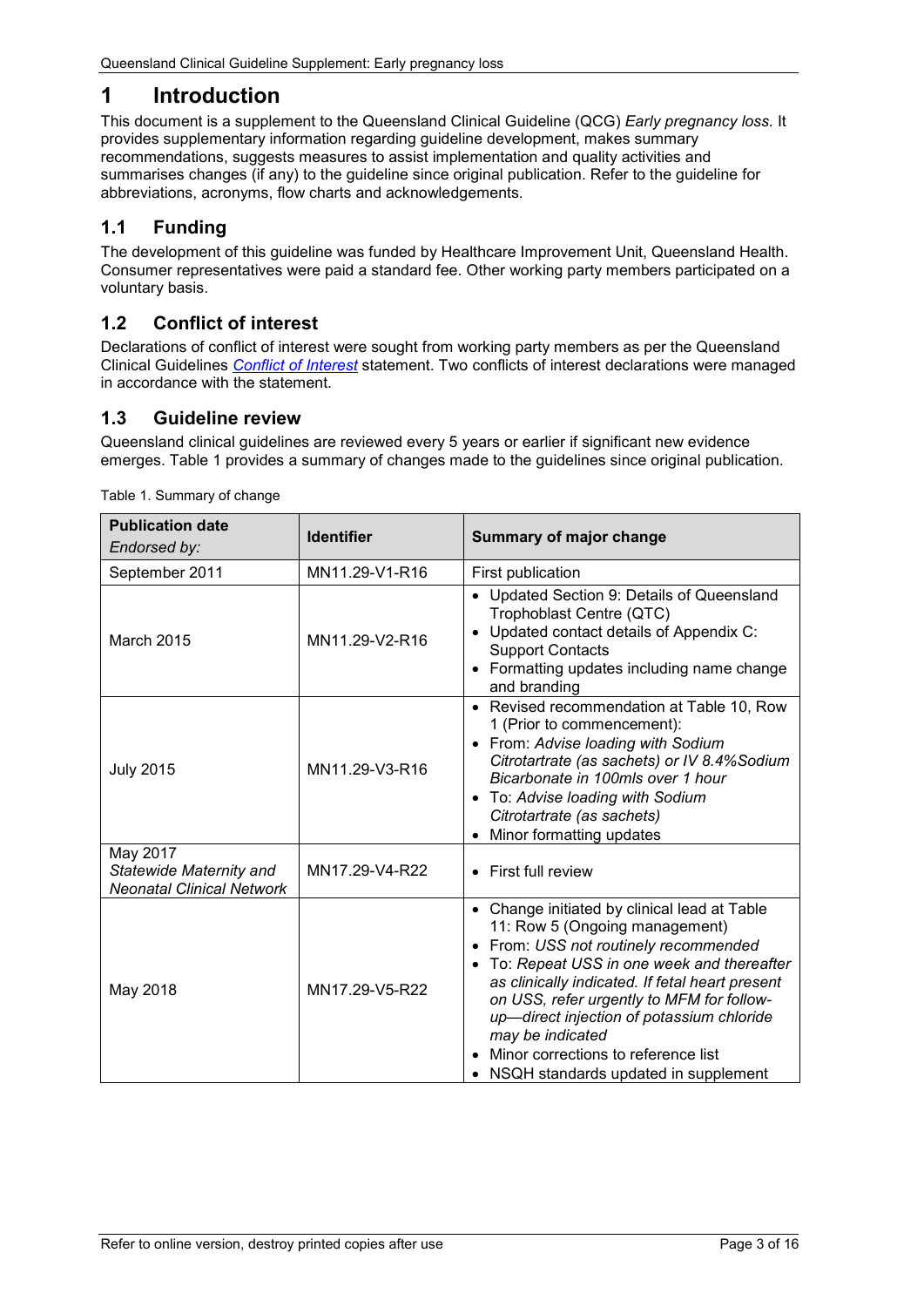# <span id="page-3-0"></span>**2 Methodology**

Queensland Clinical Guidelines (QCG) follows a rigorous process of guideline development. This process was endorsed by the Queensland Health Patient Safety and Quality Executive Committee in December 2009. The guidelines are best described as 'evidence informed consensus guidelines' and draw from the evidence base of existing national and international guidelines and the expert opinion of the working party.

## <span id="page-3-1"></span>**2.1 Topic identification**

Development of this guideline was requested by Department of Health, Queensland in 2011.

## <span id="page-3-2"></span>**2.2 Scope**

The scope of the guideline was determined using the following framework.

<span id="page-3-4"></span>

| <b>Scope framework</b> |                                                                                                                                                                                                                     |  |
|------------------------|---------------------------------------------------------------------------------------------------------------------------------------------------------------------------------------------------------------------|--|
| <b>Population</b>      | Women experiencing pregnancy loss before 20 weeks gestation                                                                                                                                                         |  |
| <b>Purpose</b>         | Care of women experiencing pregnancy loss before 20 weeks gestation                                                                                                                                                 |  |
| <b>Outcome</b>         | • Assessment of women at risk of early pregnancy loss<br>Diagnosis of type of early pregnancy loss<br>Investigations to confirm diagnosis<br>Options for treatment<br>• Psychological support for the mother/family |  |
| <b>Exclusions</b>      | • Pregnancy loss after 20 weeks gestation<br>Termination of pregnancy<br>Ongoing management of stable, viable pregnancy                                                                                             |  |

## <span id="page-3-3"></span>**2.3 Clinical questions**

The following clinical questions were generated to inform the guideline scope and purpose:

- How is early pregnancy loss diagnosed?
- What are the options for management of early pregnancy loss?
- What are the care considerations for women experiencing early pregnancy loss?
- What follow up care is required following an early pregnancy loss?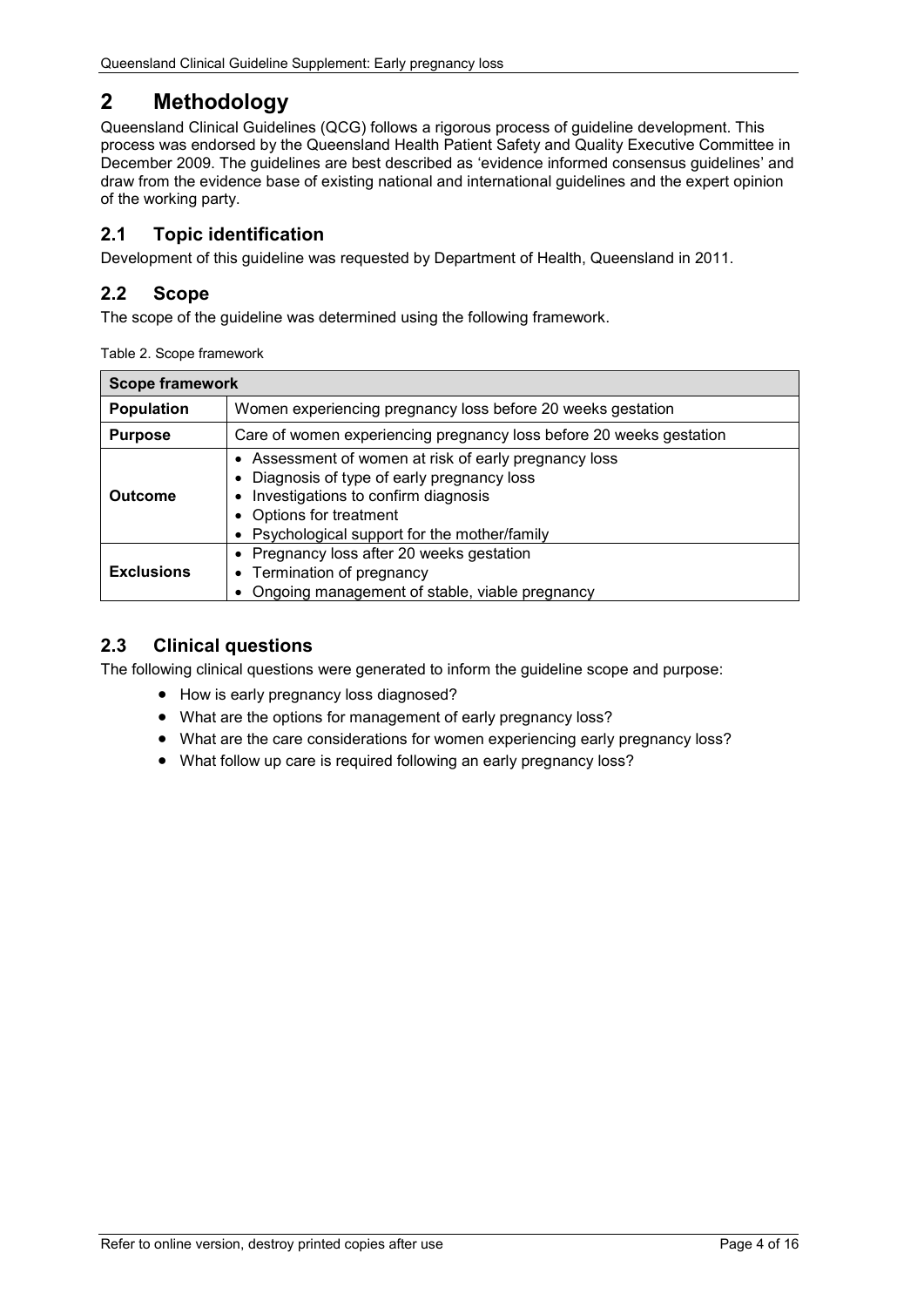## <span id="page-4-0"></span>**2.4 Search strategy**

A search of the literature was conducted during September–October 2016. The QCG search strategy is an iterative process that is repeated and amended as guideline development occurs (e.g. if additional areas of interest emerge, areas of contention requiring more extensive review are identified or new evidence is identified). All guidelines are developed using a basic search strategy. This involves both a formal and informal approach.

<span id="page-4-1"></span>

|  | Table 3. Basic search strategy |
|--|--------------------------------|
|  |                                |

| <b>Step</b>      |                                                                                                             | <b>Consideration</b>                                                                                                                                                                                                                                                                                                                                                                                                                                                                                                                               |  |
|------------------|-------------------------------------------------------------------------------------------------------------|----------------------------------------------------------------------------------------------------------------------------------------------------------------------------------------------------------------------------------------------------------------------------------------------------------------------------------------------------------------------------------------------------------------------------------------------------------------------------------------------------------------------------------------------------|--|
| 1.               | Review clinical guidelines<br>developed by other<br>reputable groups relevant to<br>the clinical speciality | • This may include national and/or international guideline<br>writers, professional organisations, government<br>organisations, state based groups.<br>This assists the guideline writer to identify:<br>o The scope and breadth of what others have found useful<br>for clinicians and informs the scope and clinical question<br>development<br>o Identify resources commonly found in guidelines such as<br>flowcharts, audit criteria and levels of evidence<br>o Identify common search and key terms<br>o Identify common and key references |  |
| 2.               | Undertake a foundation<br>search using key search<br>terms                                                  | • Construct a search using common search and key terms<br>identified during Step 1 above<br>• Search the following databases<br>$\circ$ PubMed<br>o CINAHL<br>$\circ$ Medline<br>o Cochrane Central Register of Controlled Trials<br>o EBSCO<br>o Embase<br>• Studies published in English less than or equal to 5 years<br>previous are reviewed in the first instance. Other years<br>may be searched as are relevant to the topic<br>• Save and document the search<br>Add other databases as relevant to the clinical area                     |  |
| $\overline{3}$ . | Develop search word list for<br>each clinical question.                                                     | • This may require the development of clinical sub-questions<br>beyond those identified in the initial scope.<br>• Using the foundation search performed at Step 2 as the<br>baseline search framework, refine the search using the<br>specific terms developed for the clinical question<br>• Save and document the search strategy undertaken for<br>each clinical question                                                                                                                                                                      |  |
| $\overline{4}$ . | Other search strategies                                                                                     | • Search the reference lists of reports and articles for<br>additional studies<br>• Access other sources for relevant literature<br>$\circ$ Known resource sites<br>o Internet search engines<br>○ Relevant text books                                                                                                                                                                                                                                                                                                                             |  |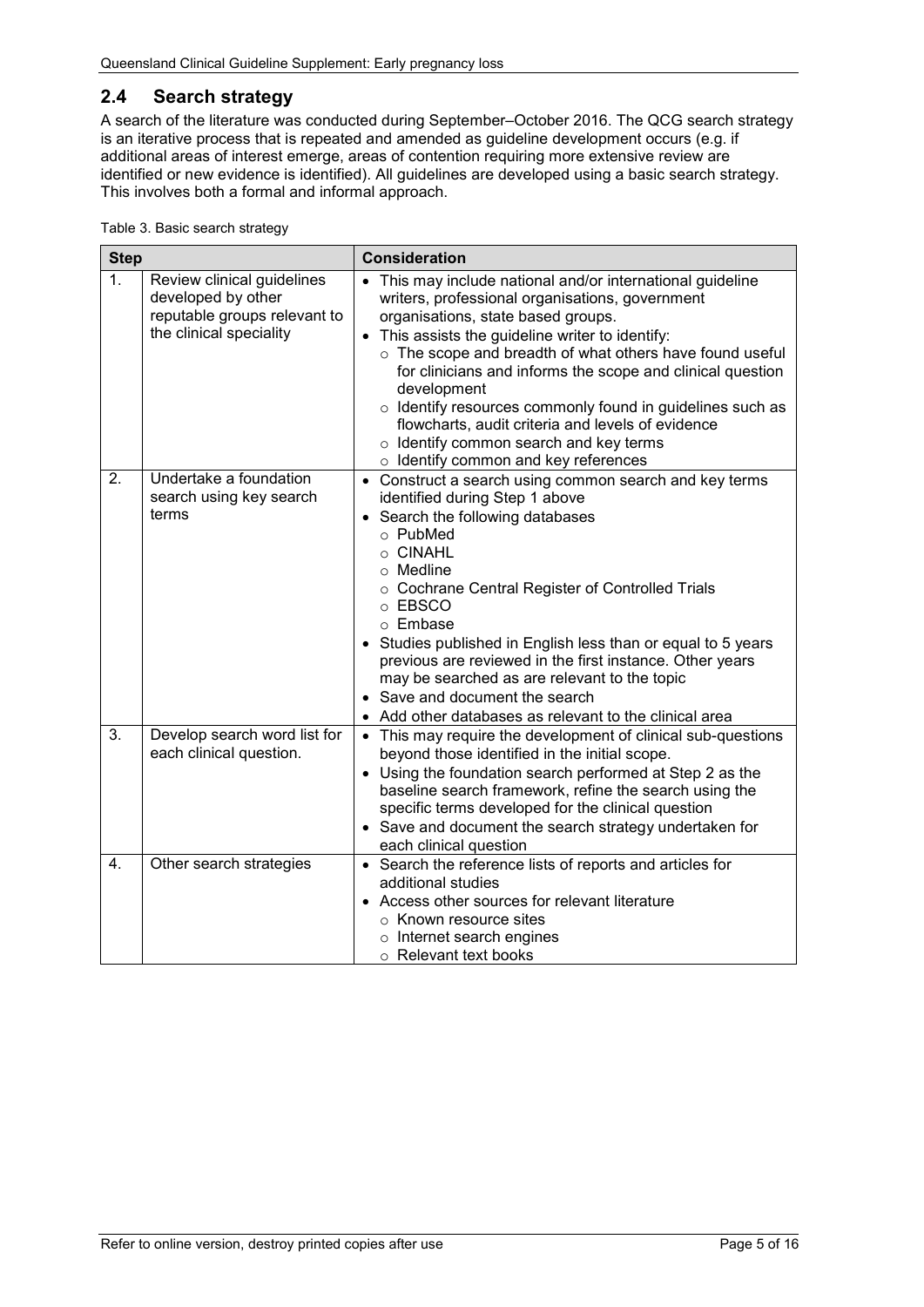### <span id="page-5-0"></span>**2.4.1 Keywords**

The following list of keywords was used in combination in the basic search strategy. Other keywords may have been used for specific aspects of the guideline.

| Key word/phrase                         | Synonyms/Subject heading/Mesh term                                                                                                                                                                                                                                                                                                                                                                                                                                                                                                                                                  |
|-----------------------------------------|-------------------------------------------------------------------------------------------------------------------------------------------------------------------------------------------------------------------------------------------------------------------------------------------------------------------------------------------------------------------------------------------------------------------------------------------------------------------------------------------------------------------------------------------------------------------------------------|
| Early pregnancy<br>loss                 | "pregnancy loss" OR miscarriage OR ectopic OR "ectopic pregnancy" OR<br>"threatened abortion" OR "threatened miscarriage" OR "missed abortion" OR<br>"missed miscarriage" OR "incomplete abortion" OR "incomplete miscarriage"<br>OR "complete abortion" OR "complete miscarriage" OR "spontaneous abortion"<br>OR "spontaneous miscarriage" OR "blighted ovum" OR "anembryonic<br>pregnancy" OR "failed intrauterine pregnancy" OR "tubal pregnancy" OR "non-<br>viable" OR "second trimester loss" OR "second trimester pregnancy loss" OR<br>"pregnancy unknown location" OR PUL |
| Treatment                               | "medical treatment" OR "medical management" OR "surgical treatment" OR<br>"surgical management" OR "expectant treatment" OR "expectant management"<br>OR therap* OR intervent* OR "anti D" OR "Rh D" OR laproscop* OR salpingo*<br>OR salpingectomy OR methotrexate OR misoprostol OR medic*                                                                                                                                                                                                                                                                                        |
| Anti-D                                  | "fetomaternal haemorrhage" OR "fetomaternal transfusion" OR ("fetomaternal"<br>AND "transfusion") OR "anti D" OR "Rh D" OR ("rh" AND D) AND<br>"immunoglobulins"AND Ig OR "Anti-D"OR "Rh negative"                                                                                                                                                                                                                                                                                                                                                                                  |
| Gestational<br>trophoblastic<br>disease | GTD OR "molar pregnancy" OR "partial molar pregnancy" OR "complete<br>hydatidiform mole" OR "partial hydatidiform mole" OR "gestational trophoblastic<br>neoplasia" OR QTC OR "Queensland trophoblast centre"                                                                                                                                                                                                                                                                                                                                                                       |
| Psychological<br>support                | "psycholog*" OR "grief" OR "support" OR "depressive symptom" OR "grief<br>reaction" OR "women's experience" OR "women's view" OR "anxiety" OR<br>"anger" OR "psychological morbidity" OR "suicide"                                                                                                                                                                                                                                                                                                                                                                                  |

## <span id="page-5-1"></span>**2.5 Consultation**

Major consultative and development processes occurred between November and December 2016. These are outlined in [Table 4.](#page-5-2)

| <b>Process</b>                   | <b>Activity</b>                                                                                                                                                                                                                                                                                                                                                                                                               |
|----------------------------------|-------------------------------------------------------------------------------------------------------------------------------------------------------------------------------------------------------------------------------------------------------------------------------------------------------------------------------------------------------------------------------------------------------------------------------|
| <b>Clinical lead</b>             | The nominated Clinical Lead was approved by QCG Steering Committee<br>$\bullet$                                                                                                                                                                                                                                                                                                                                               |
| <b>Consumer</b><br>participation | • Consumer participation was invited from a range of consumer focused<br>organisations who had previously accepted an invitation for on-going<br>involvement with QCG                                                                                                                                                                                                                                                         |
| <b>Working party</b>             | • An EOI for working party membership was distributed via email to<br>Queensland clinicians and stakeholders (~1000) in October 2016<br>The working party was recruited from responses received<br>٠<br>Working party members who participated in the working party consultation<br>$\bullet$<br>processes are acknowledged in the guideline<br>Working party consultation occurred in a virtual group via email<br>$\bullet$ |
| <b>Statewide</b><br>consultation | Consultation was invited from Queensland clinicians and stakeholders<br>$\bullet$<br>during November 2016<br>Feedback was received primarily via email<br>$\bullet$<br>All feedback was compiled and provided to the clinical lead and working<br>$\bullet$<br>party members for review and comment                                                                                                                           |

<span id="page-5-2"></span>Table 4. Major guideline development processes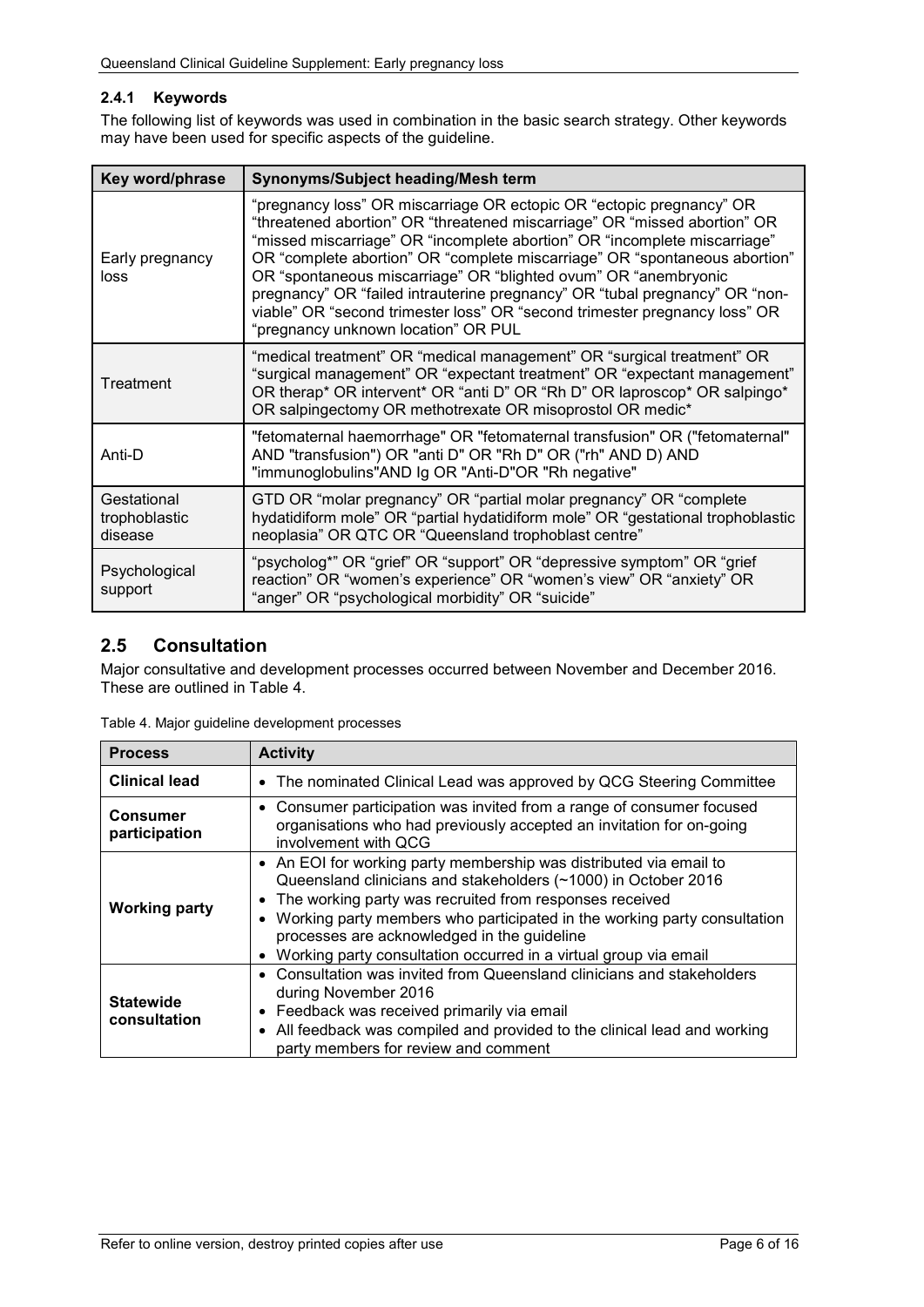## <span id="page-6-0"></span>**2.6 Endorsement**

The guideline was endorsed by the:

- Queensland Clinical Guidelines Steering Committee in April 2017
- Statewide Maternity and Neonatal Clinical Network (Queensland) in April 2017

## <span id="page-6-1"></span>**2.7 Publication**

The guideline and guideline supplement were published on the QCG website in May 2017. The quideline can be cited as:

Queensland Clinical Guidelines Early pregnancy loss. Guideline No.MN17.29-V5-R22. Queensland Health. 2018. Available from: [http://www.health.qld.gov.au/qcg](http://www.health.qld.gov.au/qcg/)

The guideline supplement can be cited as:

Queensland Clinical Guidelines. Supplement: Early pregnancy loss. Guideline No. MN17.29-V5-R22. Queensland Health. 2018. Available from: [http://www.health.qld.gov.au/qcg](http://www.health.qld.gov.au/qcg/)

## <span id="page-6-2"></span>**3 Levels of evidence**

The levels of evidence identified in the National Health and Medical Research Council (NHMRC), Levels of evidence and grades for recommendations for developers of guidelines (2009) were used to inform the summary recommendations. Levels of evidence are outlined in [Table 5.](#page-6-3)

Note that the 'consensus' definition\* in is different from that proposed by the NHMRC. Instead, it relates to forms of evidence that are not identified by the NHMRC and/or that arise from the clinical experience of the guideline's clinical lead and working party.

| Levels of evidence |                                                                                                                                                                                                                                             |  |  |
|--------------------|---------------------------------------------------------------------------------------------------------------------------------------------------------------------------------------------------------------------------------------------|--|--|
|                    | Evidence obtained from a systematic review of all relevant randomised controlled<br>trials.                                                                                                                                                 |  |  |
| Ш                  | Evidence obtained from at least one properly designed randomised controlled trial.                                                                                                                                                          |  |  |
| $III-1$            | Evidence obtained from well-designed pseudo randomised controlled trials<br>(alternate allocation or some other method).                                                                                                                    |  |  |
| $III-2$            | Evidence obtained from comparative studies including systematic review of such<br>studies with concurrent controls and allocation not randomised (cohort studies),<br>case control studies or interrupted time series with a control group. |  |  |
| $III-3$            | Evidence obtained from comparative studies with historical control, two or more<br>single arm studies, or interrupted time series without parallel control group.                                                                           |  |  |
| IV                 | Evidence obtained from case series, either post-test or pre-test and post-test.                                                                                                                                                             |  |  |
| Consensus*         | Opinions based on respected authorities, descriptive studies or reports of expert<br>committees or clinical experience of the working party.                                                                                                |  |  |

<span id="page-6-3"></span>Table 5. Levels of evidence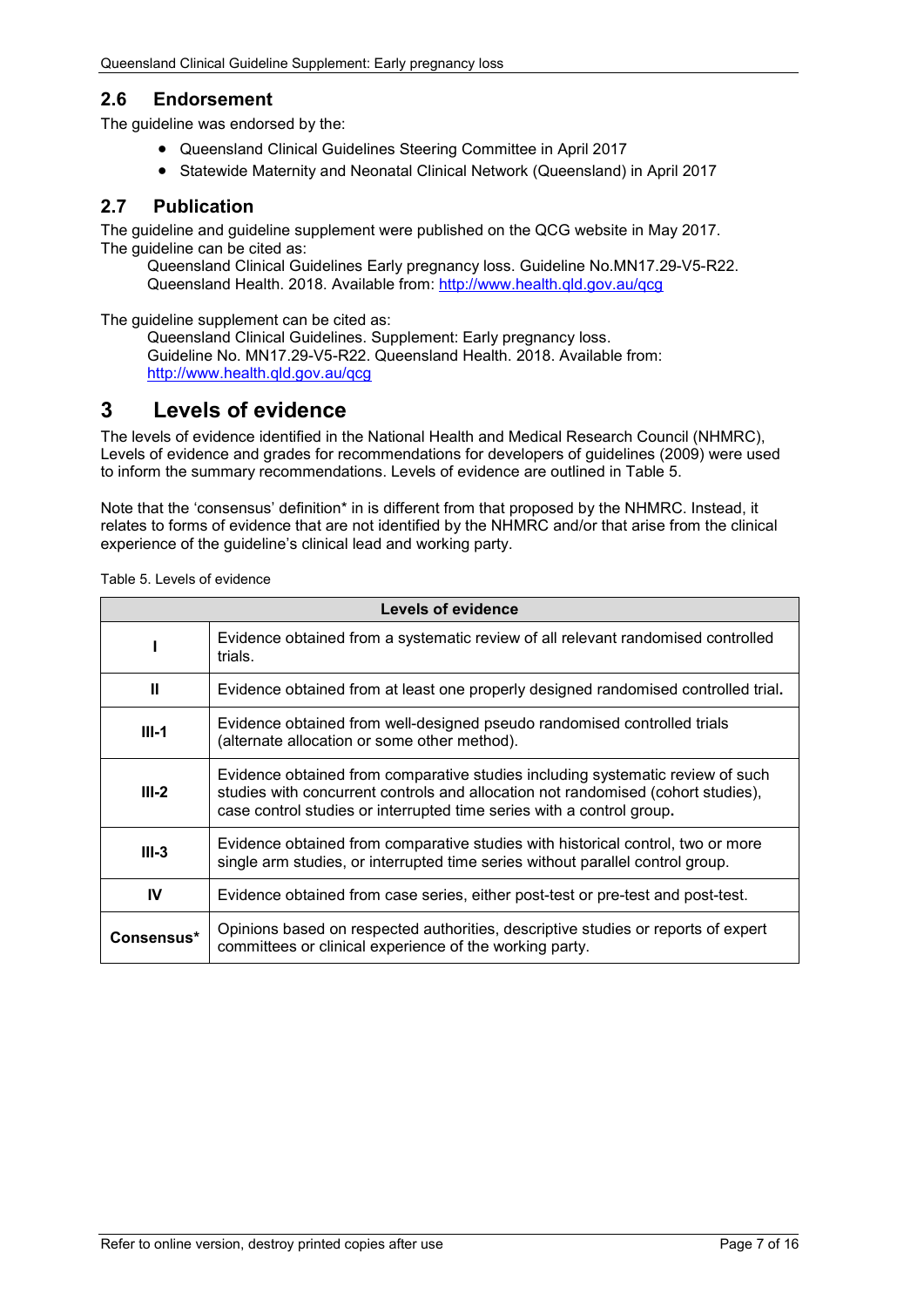# <span id="page-7-0"></span>**4 Summary recommendations**

Summary recommendations and levels of evidence are outlined in Table 6.

<span id="page-7-1"></span>Table 6. Summary recommendations

| <b>Recommendation</b> |                                                                                                                                                       | <b>Grading of evidence</b> |
|-----------------------|-------------------------------------------------------------------------------------------------------------------------------------------------------|----------------------------|
| $\mathbf 1$ .         | Offer women experiencing early pregnancy loss, all options for<br>care that are clinically appropriate to their individual circumstances              | <b>Consensus</b>           |
| 2.                    | Perform a serum pregnancy test on all women of reproductive age<br>presenting with a history of pain (abdominal, shoulder tip) and/or,<br>PV bleeding | Consensus                  |
| 3.                    | Register all women experiencing gestational trophoblastic disease<br>with the Queensland Trophoblast Centre                                           | Consensus                  |
| 4.                    | Recommend RhD immunoglobulin to RhD negative women who<br>experience an early pregnancy loss                                                          | Consensus                  |
| 5.                    | Consistently apply agreed diagnostic criteria to assess viability of<br>an intrauterine pregnancy                                                     | Consensus                  |
| 6.                    | Offer women experiencing early pregnancy loss psychological<br>support and follow- up                                                                 | Consensus                  |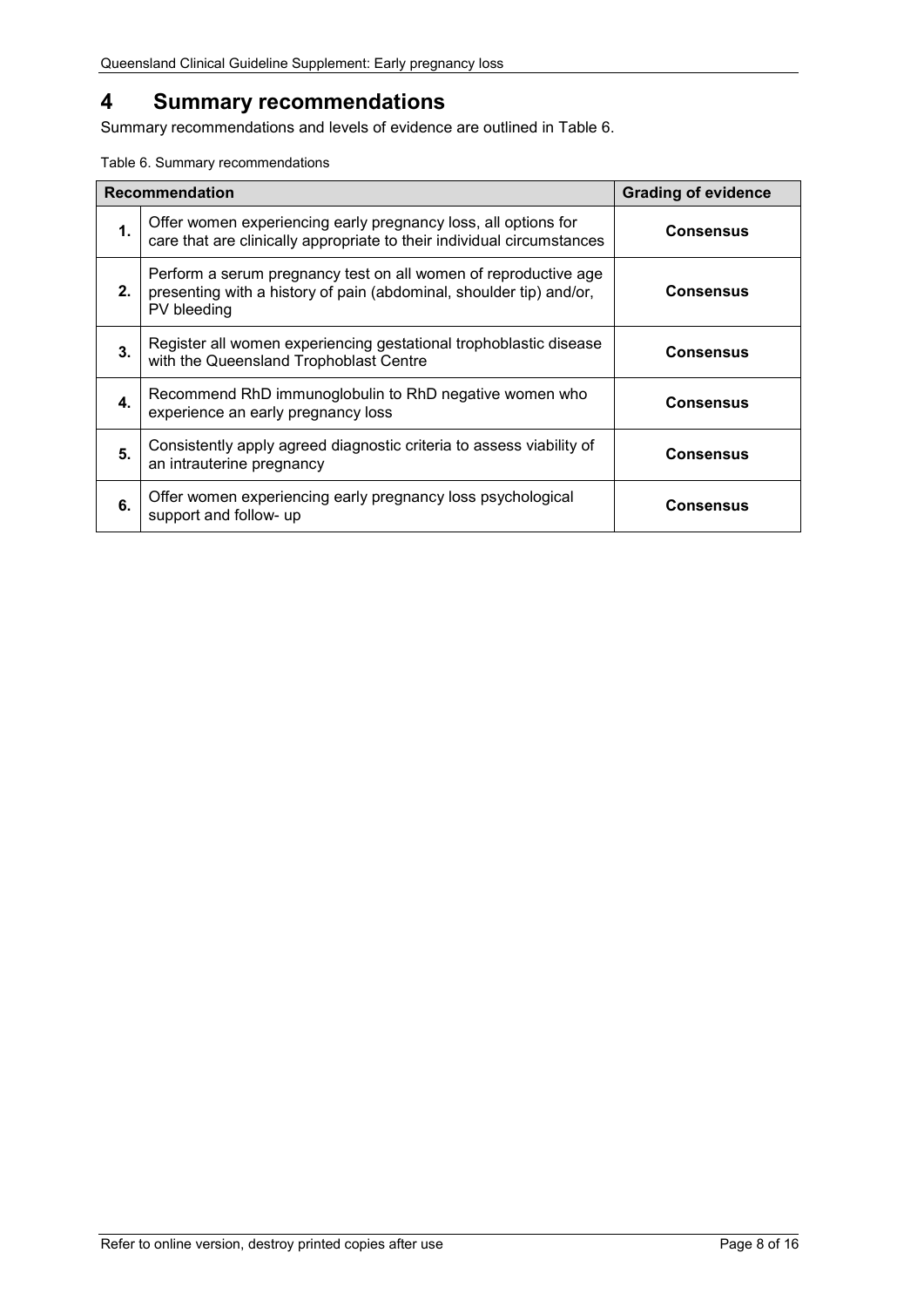## <span id="page-8-0"></span>**5 Implementation**

This guideline is applicable to all Queensland public and private maternity facilities. It can be downloaded in Portable Document Format (PDF) from [www.health.qld.gov.au/qcg](http://www.health.qld.gov.au/qcg)

## <span id="page-8-1"></span>**5.1 Guideline resources**

The following guideline components are provided on the website as separate resources:

- Flowchart: assessment of suspected early pregnancy loss
- Education presentation: Early pregnancy loss
- Knowledge assessment: Early pregnancy loss
- Patient information:
	- o Ectopic pregnancy
	- o Pain and bleeding in early pregnancy
	- o RhD negative in pregnancy

## <span id="page-8-2"></span>**5.2 Suggested resources**

During the development process stakeholders identified additional resources with potential to complement and enhance guideline implementation and application. The following resources have not been sourced or developed by QCG but are suggested as complimentary to the guideline:

- Standardised form for documentation of results of ultrasound scan
- Local protocols for the timing of repeat/confirmatory USS when diagnosis uncertain
- Local protocols to facilitate sensitive disposal of fetal remains

## <span id="page-8-3"></span>**5.3 Implementation measures**

Suggested activities to assist implementation of the guideline are outlined below.

#### <span id="page-8-4"></span>**5.3.1 QCG measures**

- Notify Chief Executive Officer and relevant stakeholders
- Monitor emerging new evidence to ensure guideline reflects contemporaneous practice
- Capture user feedback
- Record and manage change requests
- Review guideline in 2020

#### <span id="page-8-5"></span>**5.3.2 Hospital and Health Service measures**

Initiate, promote and support local systems and processes to integrate the guideline into clinical practice, including:

- Hospital and Health Service (HHS) Executive endorse the guidelines and their use in the HHS and communicate this to staff
- Promote the introduction of the guideline to relevant health care professionals
- Support education and training opportunities relevant to the guideline and service capabilities
- Align clinical care with guideline recommendations
- Undertake relevant implementation activities as outlined in the *Guideline implementation checklist* available at [www.health.qld.gov.au/qcg](http://www.health.qld.gov.au/qcg)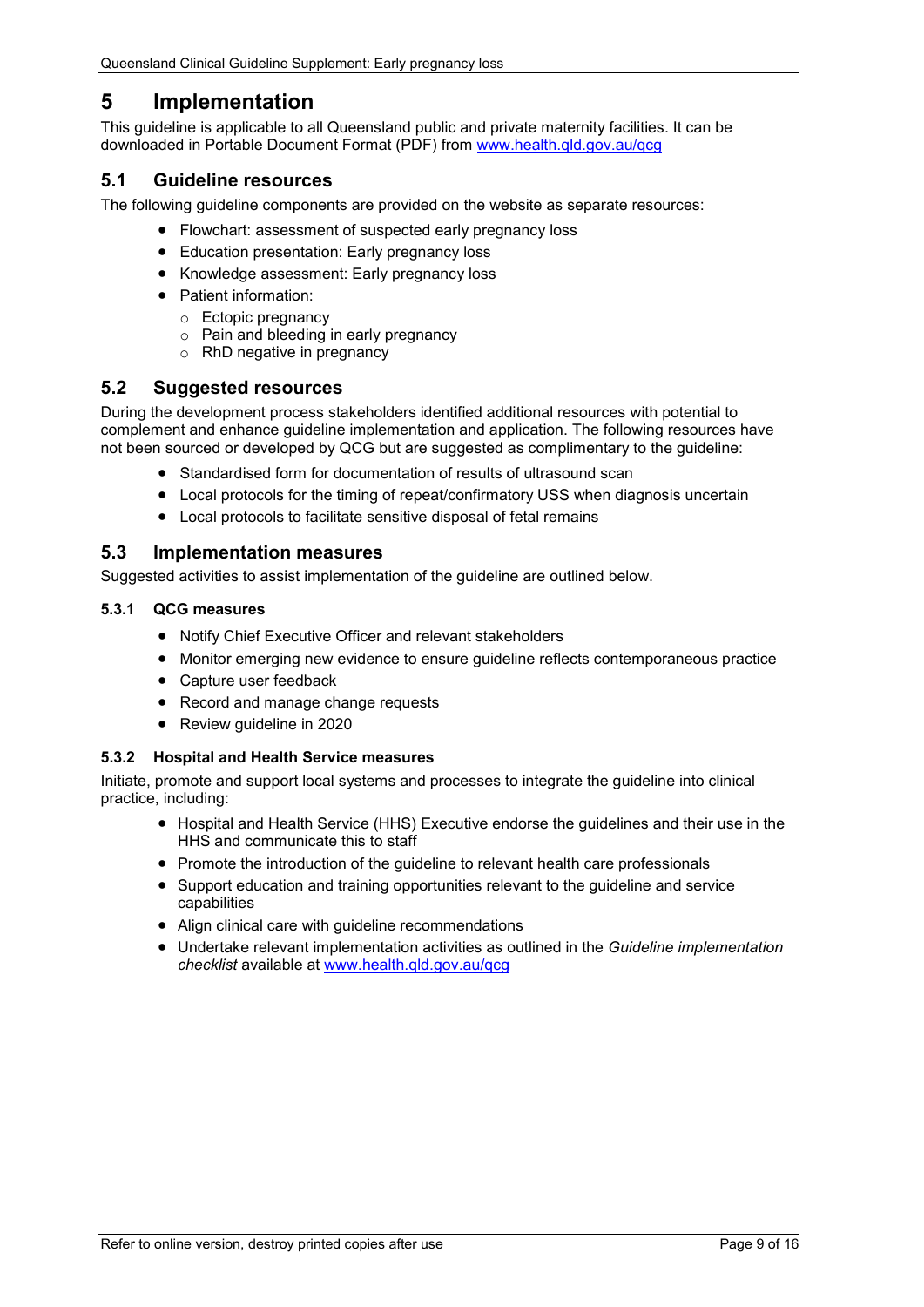## <span id="page-9-0"></span>**5.4 Quality measures**

Auditing of guideline recommendations and content assists with identifying quality of care issues and provides evidence of compliance with the National Safety and Quality Health Service (NSQHS)Standards<sup>1</sup> [Refer to [Table 7\]](#page-9-2). Suggested audit and quality measures are identified in [Table](#page-9-3)  [8. Clinical quality measures.](#page-9-3)

#### <span id="page-9-2"></span>Table 7. NSQHS Standard 1

| <b>NSQHS Standard 1: Clinical governance</b>  |                                                                                                                                                                                           |  |
|-----------------------------------------------|-------------------------------------------------------------------------------------------------------------------------------------------------------------------------------------------|--|
| <b>Clinical performance and effectiveness</b> |                                                                                                                                                                                           |  |
| Criterion 1.27:                               | <b>Actions required:</b>                                                                                                                                                                  |  |
|                                               | Provide clinicians with ready access to best-practice<br>a.<br>guidelines, integrated care pathways, clinical pathways and<br>decision support tools relevant to their clinical practice  |  |
| Evidence based care                           | Support clinicians to use the best available evidence,<br>b.<br>including relevant clinical care standards developed by the<br>Australian Commission on Safety and Quality in Health Care |  |

<span id="page-9-3"></span>The following clinical quality measures are suggested:

Table 8. Clinical quality measures

| <b>No</b> | <b>Audit criteria</b>                                                                                                                                                           | <b>Guideline Section</b> |
|-----------|---------------------------------------------------------------------------------------------------------------------------------------------------------------------------------|--------------------------|
| 1.        | Proportion of women diagnosed with a non-viable intrauterine<br>pregnancy, who meet the diagnostic criteria for non-viable<br>intrauterine pregnancy specified in the guideline | Section 2.2              |
| 2.        | Proportion of women having surgical management for a non-<br>viable intrauterine pregnancy who have cervical priming                                                            | Section 5.4              |
| 3.        | Proportion of RhD negative women offered RhD<br>immunoglobulin following an early pregnancy loss                                                                                | Section 7                |
| 4.        | Proportion of RhD negative women who receive the correct<br>dose of RhD-Ig according to their weeks of gestation at the<br>time of early pregnancy loss                         | Section 7.1              |
| 5.        | Proportion of women offered psychological support and follow<br>up (e.g. follow up appointment, information pamphlet)                                                           | Section 9                |

#### <span id="page-9-1"></span>**5.5 Areas for future research**

During development the following areas where identified as having limited or poor quality evidence to inform clinical decision making. Further research in these areas may be useful.

- Following threatened early pregnancy loss in the first trimester, is RhD immunoglobulin indicated for RhD negative women?
- What interventions improve emotional and psychological outcomes in woman following early pregnancy loss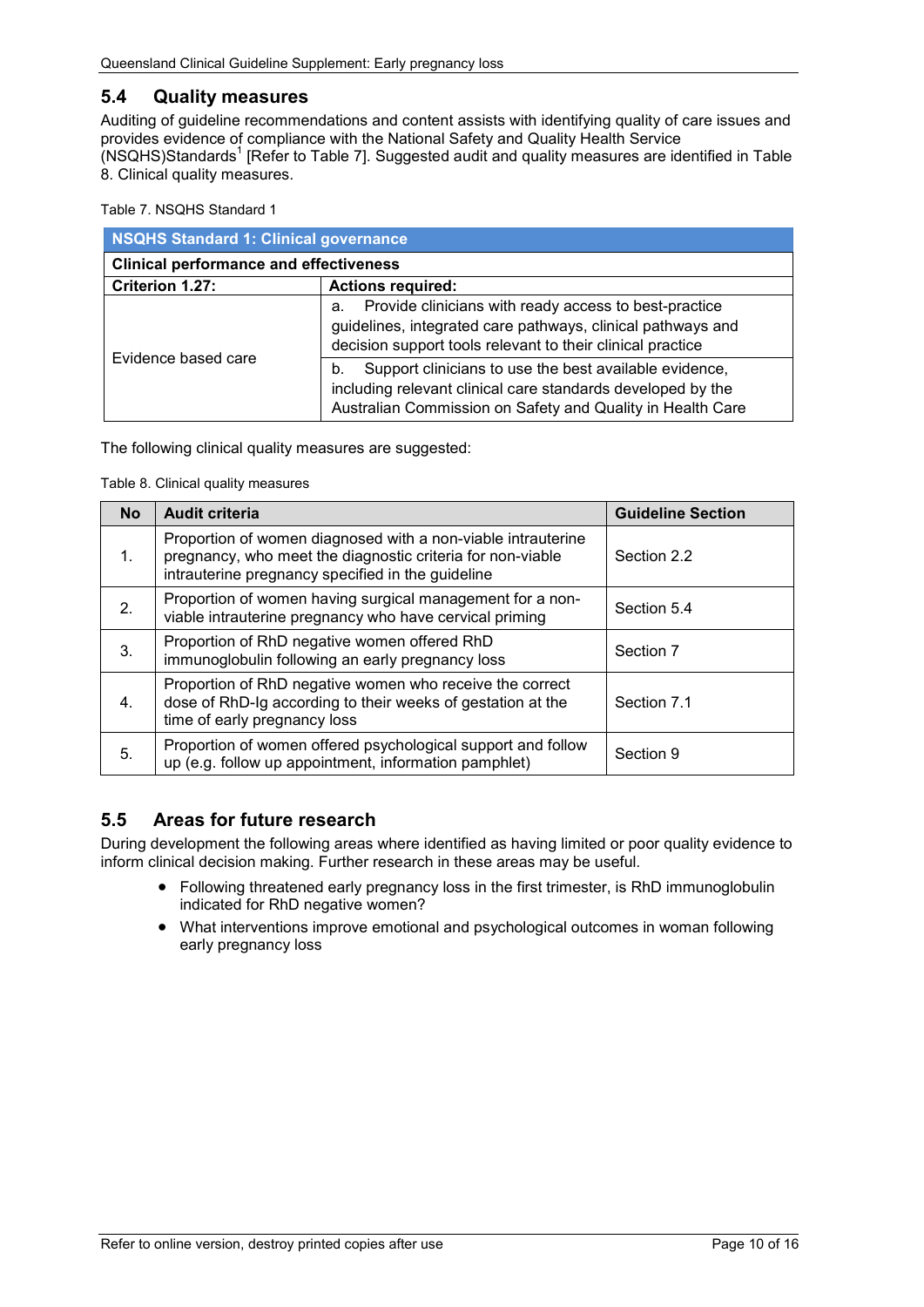## **5.6 Safety and quality**

Implementation of this guideline provides evidence of compliance with the National Safety and Quality Health Service Standards and Australian Council on Healthcare Standards (ACHS) Evaluation and Quality Improvement Program (EQuIP) National accreditation programs.<sup>1,2</sup>

#### Table 9. NSQHS/EQuIPNational Criteria

<span id="page-10-1"></span><span id="page-10-0"></span>

| <b>NSQHS/EQuIPNational Criteria</b>                                                                                                                                                                                              | <b>Actions required</b>                                                                                                                                                                                                                                                                                                                                                                                                                                                   | $\boxtimes$ Evidence of compliance                                                                                                                                                                                                                                                                                                                                                                                                                                                                          |
|----------------------------------------------------------------------------------------------------------------------------------------------------------------------------------------------------------------------------------|---------------------------------------------------------------------------------------------------------------------------------------------------------------------------------------------------------------------------------------------------------------------------------------------------------------------------------------------------------------------------------------------------------------------------------------------------------------------------|-------------------------------------------------------------------------------------------------------------------------------------------------------------------------------------------------------------------------------------------------------------------------------------------------------------------------------------------------------------------------------------------------------------------------------------------------------------------------------------------------------------|
| <b>NSQHS Standard 1: Clinical governance</b>                                                                                                                                                                                     |                                                                                                                                                                                                                                                                                                                                                                                                                                                                           |                                                                                                                                                                                                                                                                                                                                                                                                                                                                                                             |
| Patient safety and quality systems<br>Safety and quality systems are<br>integrated with governance processes<br>to enable organisations to actively<br>manage and improve the safety and<br>quality of health care for patients. | Diversity and high risk groups<br>1.15 The health service organisation:<br>a. Identifies the diversity of the consumers using its services<br>b. Identifies groups of patients using its services who are at higher<br>risk of harm<br>c. Incorporates information on the diversity of its consumers and<br>higher-risk groups into the planning and delivery of care                                                                                                     | Assessment and care appropriate to the cohort of patients is<br>☑<br>identified in the guideline<br>$\boxtimes$ High risk groups are identified in the guideline<br>☑<br>The guideline is based on the best available evidence                                                                                                                                                                                                                                                                              |
| <b>Clinical performance and</b><br>effectiveness<br>The workforce has the right<br>qualifications, skills and supervision to                                                                                                     | <b>Evidence based care</b><br>1.27 The health service organisation has processes that:<br>a. Provide clinicians with ready access to best-practice guidelines,<br>integrated care pathways, clinical pathways and decision support<br>tools relevant to their clinical practice<br>b. Support clinicians to use the best available evidence, including<br>relevant clinical care standards developed by the Australian<br>Commission on Safety and Quality in Health Care | ☑ Queensland Clinical Guidelines is funded by Queensland Health<br>to develop clinical guidelines relevant to the service line to guide<br>safe patient care across Queensland<br>$\boxtimes$ The guideline provides evidence-based and best practice<br>recommendations for care<br>$\boxtimes$ The guideline is endorsed for use in Queensland Health<br>facilities.<br>☑ A desktop icon is available on every Queensland Health<br>computer desktop to provide quick and easy access to the<br>guideline |
| provide safe, high-quality health care to<br>patients.                                                                                                                                                                           | Performance management<br>1.22 The health service organisation has valid and reliable<br>performance review processes that:<br>a. Require members of the workforce to regularly take part in a<br>review of their performance<br>b. Identify needs for training and development in safety and quality<br>c. Incorporate information on training requirements into the<br>organisation's training system                                                                   | $\boxtimes$ The guideline has accompanying educational resources to<br>support ongoing safety and quality education for identified<br>professional and personal development. The resources are<br>freely available on the internet http://www.health.qld.gov.au/qcg                                                                                                                                                                                                                                         |
| Patient safety and quality systems<br>Safety and quality systems are<br>integrated with governance processes<br>to enable organisations to actively<br>manage and improve the safety and<br>quality of health care for patients. | <b>Policies and procedures</b><br>1.7 The health service organisation uses a risk management<br>approach to:<br>a. Set out, review, and maintain the currency and effectiveness of,<br>policies, procedures and protocols<br>b. Monitor and take action to improve adherence to policies,<br>procedures and protocols<br>c. Review compliance with legislation, regulation and jurisdictional<br>requirements                                                             | $\boxtimes$ QCG has established processes to review and maintain all<br>guidelines and associated resources<br>☑ Change requests are managed to ensure currency of published<br>guidelines<br>☑<br>Implementation tools and checklist are provided to assist with<br>adherence to guidelines<br>☑ Suggested audit criteria are provided in guideline supplement<br>The guidelines comply with legislation, regulation and<br>☑<br>jurisdictional requirements                                               |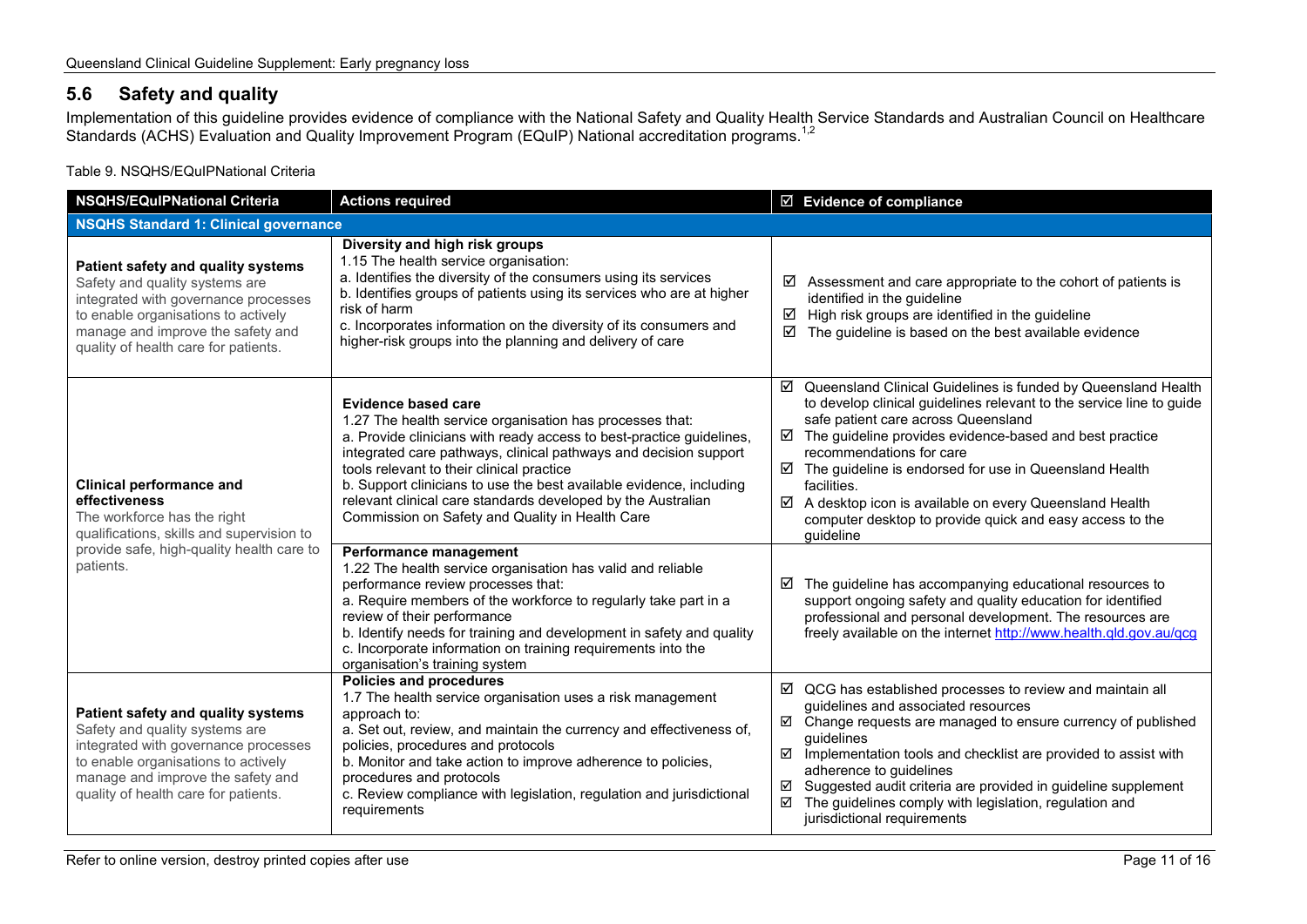| <b>NSQHS/EQuIPNational Criteria</b>                                                                                                                                                                                                                                                                                        | <b>Actions required</b>                                                                                                                                                                                                                                                                                                                                                                                                                                                                                                                                                                                                                                                                                                                                                                                                                                                                                                                                                                         | $\boxtimes$ Evidence of compliance                                                                                                                                                                                                                                                                                                                                                                                                                                           |  |  |
|----------------------------------------------------------------------------------------------------------------------------------------------------------------------------------------------------------------------------------------------------------------------------------------------------------------------------|-------------------------------------------------------------------------------------------------------------------------------------------------------------------------------------------------------------------------------------------------------------------------------------------------------------------------------------------------------------------------------------------------------------------------------------------------------------------------------------------------------------------------------------------------------------------------------------------------------------------------------------------------------------------------------------------------------------------------------------------------------------------------------------------------------------------------------------------------------------------------------------------------------------------------------------------------------------------------------------------------|------------------------------------------------------------------------------------------------------------------------------------------------------------------------------------------------------------------------------------------------------------------------------------------------------------------------------------------------------------------------------------------------------------------------------------------------------------------------------|--|--|
| <b>NSQHS Standard 2: Partnering with Consumers</b>                                                                                                                                                                                                                                                                         |                                                                                                                                                                                                                                                                                                                                                                                                                                                                                                                                                                                                                                                                                                                                                                                                                                                                                                                                                                                                 |                                                                                                                                                                                                                                                                                                                                                                                                                                                                              |  |  |
| <b>Health literacy</b><br>Health service organisations<br>communicate with consumers in a way<br>that supports effective partnerships.                                                                                                                                                                                     | Communication that supports effective partnerships<br>2.8 The health service organisation uses communication<br>mechanisms that are tailored to the diversity of the consumers who<br>use its services and, where relevant, the diversity of the local<br>community<br>2.9 Where information for patients, carers, families and consumers<br>about health and health services is developed internally, the<br>organisation involves consumers in its development and review<br>2.10 The health service organisation supports clinicians to<br>communicate with patients, carers, families and consumers about<br>health and health care so that:<br>a. Information is provided in a way that meets the needs of patients,<br>carers, families and consumers<br>b. Information provided is easy to understand and use<br>c. The clinical needs of patients are addressed while they are in the<br>health service organisation<br>d. Information needs for ongoing care are provided on discharge | $\boxtimes$ Consumer consultation was sought and obtained during the<br>development of the guideline. Refer to the acknowledgement<br>section of the guideline for details<br>$\boxtimes$ Consumer information is developed to align with the guideline<br>and included consumer involvement during development and<br>review<br>☑ The consumer information was developed using plain English<br>and with attention to literacy and ease of reading needs of the<br>consumer |  |  |
| Partnering with consumers in<br>organisational design and<br>governance<br>Consumers are partners in the design<br>and governance of the organisation.                                                                                                                                                                     | Partnerships in healthcare governance planning, design,<br>measurement and evaluation<br>2.11 The health service organisation:<br>a. Involves consumers in partnerships in the governance of, and to<br>design, measure and evaluate, health care<br>b. Has processes so that the consumers involved in these<br>partnerships reflect the diversity of consumers who use the service<br>or, where relevant, the diversity of the local community<br>2.14 The health service organisation works in partnership with<br>consumers to incorporate their views and experiences into training<br>and education for the workforce                                                                                                                                                                                                                                                                                                                                                                     | $\boxtimes$ Consumers are members of guideline working parties<br>$\boxtimes$ The guideline is based on the best available evidence<br>$\boxtimes$ The guidelines and consumer information are endorsed by the<br>QCG and Queensland Statewide Maternity and Neonatal Clinical<br>Network Steering Committees which includes consumer<br>membership                                                                                                                          |  |  |
| <b>NSQHS Standard 4: Medication safety</b>                                                                                                                                                                                                                                                                                 |                                                                                                                                                                                                                                                                                                                                                                                                                                                                                                                                                                                                                                                                                                                                                                                                                                                                                                                                                                                                 |                                                                                                                                                                                                                                                                                                                                                                                                                                                                              |  |  |
| <b>Clinical governance and quality</b><br>improvement to support medication<br>management<br>Organisation-wide systems are used to<br>support and promote safety for<br>procuring, supplying, storing,<br>compounding, manufacturing,<br>prescribing, dispensing, administering<br>and monitoring the effects of medicines | Integrating clinical governance<br>4.1 Clinicians use the safety and quality systems from the Clinical<br>Governance Standard when:<br>a. Implementing policies and procedures for medication<br>management<br>b. Managing risks associated with medication management<br>c. Identifying training requirements for medication management                                                                                                                                                                                                                                                                                                                                                                                                                                                                                                                                                                                                                                                        | The guideline provides current evidence based<br>☑<br>recommendations about medication                                                                                                                                                                                                                                                                                                                                                                                       |  |  |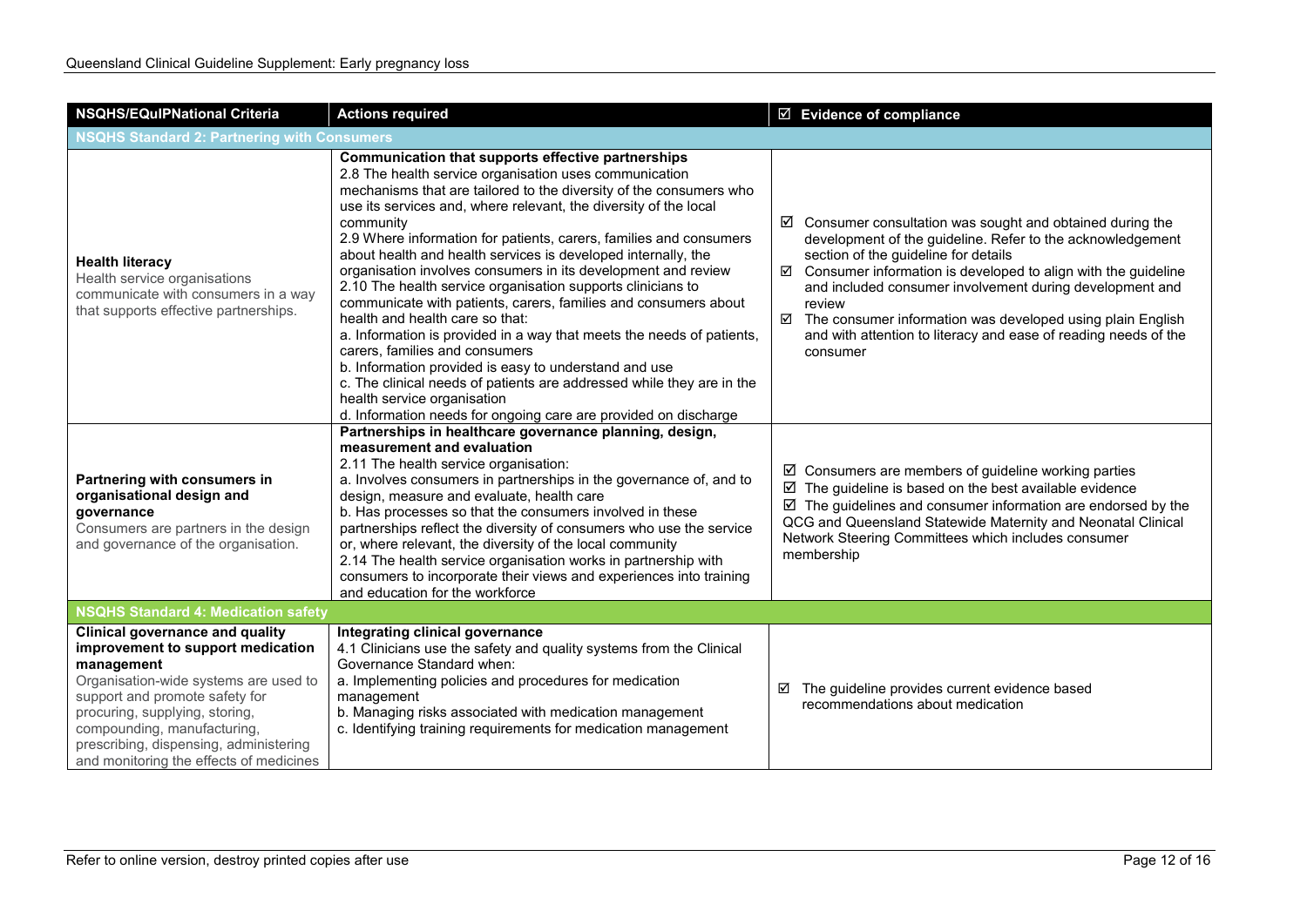| <b>NSQHS/EQulPNational Criteria</b>                                                                                                                                                                                                           | <b>Actions required</b>                                                                                                                                                                                                                                                                                                                                                                                                                                                                                                                                                                                                                                                                                                                                                                                                                                                                                                                                                                                                                                                                                                                                                                                                                                                                            | ☑ Evidence of compliance                                                                                                                                                                                                                                                                                                                                                                                                                                                                                            |
|-----------------------------------------------------------------------------------------------------------------------------------------------------------------------------------------------------------------------------------------------|----------------------------------------------------------------------------------------------------------------------------------------------------------------------------------------------------------------------------------------------------------------------------------------------------------------------------------------------------------------------------------------------------------------------------------------------------------------------------------------------------------------------------------------------------------------------------------------------------------------------------------------------------------------------------------------------------------------------------------------------------------------------------------------------------------------------------------------------------------------------------------------------------------------------------------------------------------------------------------------------------------------------------------------------------------------------------------------------------------------------------------------------------------------------------------------------------------------------------------------------------------------------------------------------------|---------------------------------------------------------------------------------------------------------------------------------------------------------------------------------------------------------------------------------------------------------------------------------------------------------------------------------------------------------------------------------------------------------------------------------------------------------------------------------------------------------------------|
| <b>NSQHS Standard 5: Comprehensive care</b>                                                                                                                                                                                                   |                                                                                                                                                                                                                                                                                                                                                                                                                                                                                                                                                                                                                                                                                                                                                                                                                                                                                                                                                                                                                                                                                                                                                                                                                                                                                                    |                                                                                                                                                                                                                                                                                                                                                                                                                                                                                                                     |
| <b>Clinical governance and quality</b><br>improvement to support<br>comprehensive care<br>Systems are in place to support<br>clinicians to deliver comprehensive care                                                                         | Integrating clinical governance<br>5.1 Clinicians use the safety and quality systems from the Clinical<br>Governance Standard when:<br>a. Implementing policies and procedures for comprehensive care<br>b. Managing risks associated with comprehensive care<br>c. Identifying training requirements to deliver comprehensive care<br><b>Partnering with consumers</b><br>5.3 Clinicians use organisational processes from the Partnering with<br>Consumers Standard when providing comprehensive care to:<br>a. Actively involve patients in their own care<br>b. Meet the patient's information needs<br>c. Share decision-making                                                                                                                                                                                                                                                                                                                                                                                                                                                                                                                                                                                                                                                               | $\boxtimes$ The guideline has accompanying educational resources to<br>support ongoing safety and quality education for identified<br>professional and personal development. The resources are<br>freely available on the internet http://www.health.qld.gov.au/qcg<br>$\boxtimes$ The guideline provides evidence-based and best practice<br>recommendations for care<br>$\boxtimes$ Consumer information is developed for the guideline                                                                           |
| NSQHS Standard 6: Communicating for safety                                                                                                                                                                                                    |                                                                                                                                                                                                                                                                                                                                                                                                                                                                                                                                                                                                                                                                                                                                                                                                                                                                                                                                                                                                                                                                                                                                                                                                                                                                                                    |                                                                                                                                                                                                                                                                                                                                                                                                                                                                                                                     |
| <b>Clinical governance and quality</b><br>improvement to support effective<br>communication<br>Systems are in place for effective and<br>coordinated communication that<br>supports the delivery of continuous and<br>safe care for patients. | Integrating clinical governance<br>6.1 Clinicians use the safety and quality systems from the Clinical<br>Governance Standard when:<br>a. Implementing policies and procedures to support effective clinical<br>communication<br>b. Managing risks associated with clinical communication<br>c. Identifying training requirements for effective and coordinated<br>clinical communication<br><b>Partnering with consumers</b><br>6.3 Clinicians use organisational processes from the Partnering with<br>Consumers Standard to effectively communicate with patients,<br>carers and families during high-risk situations to:<br>a. Actively involve patients in their own care<br>b. Meet the patient's information needs<br>c. Share decision-making<br>Organisational processes to support effective communication<br>6.4 The health service organisation has clinical communications<br>processes to support effective communication when:<br>a. Identification and procedure matching should occur<br>b. All or part of a patient's care is transferred within the organisation,<br>between multidisciplinary teams, between clinicians or between<br>organisations; and on discharge<br>c. Critical information about a patient's care, including information on<br>risks, emerges or changes | $\boxtimes$ Requirements for effective clinical communication by clinicians<br>are identified<br>$\boxtimes$ The guideline provides evidence-based and best practice<br>recommendations for communication between clinicians<br>$\boxtimes$ The guideline provides evidence-based and best practice<br>recommendations for communication with patients, carers and<br>families<br>$\boxtimes$ The guideline provides evidence-based and best practice<br>recommendations for discharge planning and follow -up care |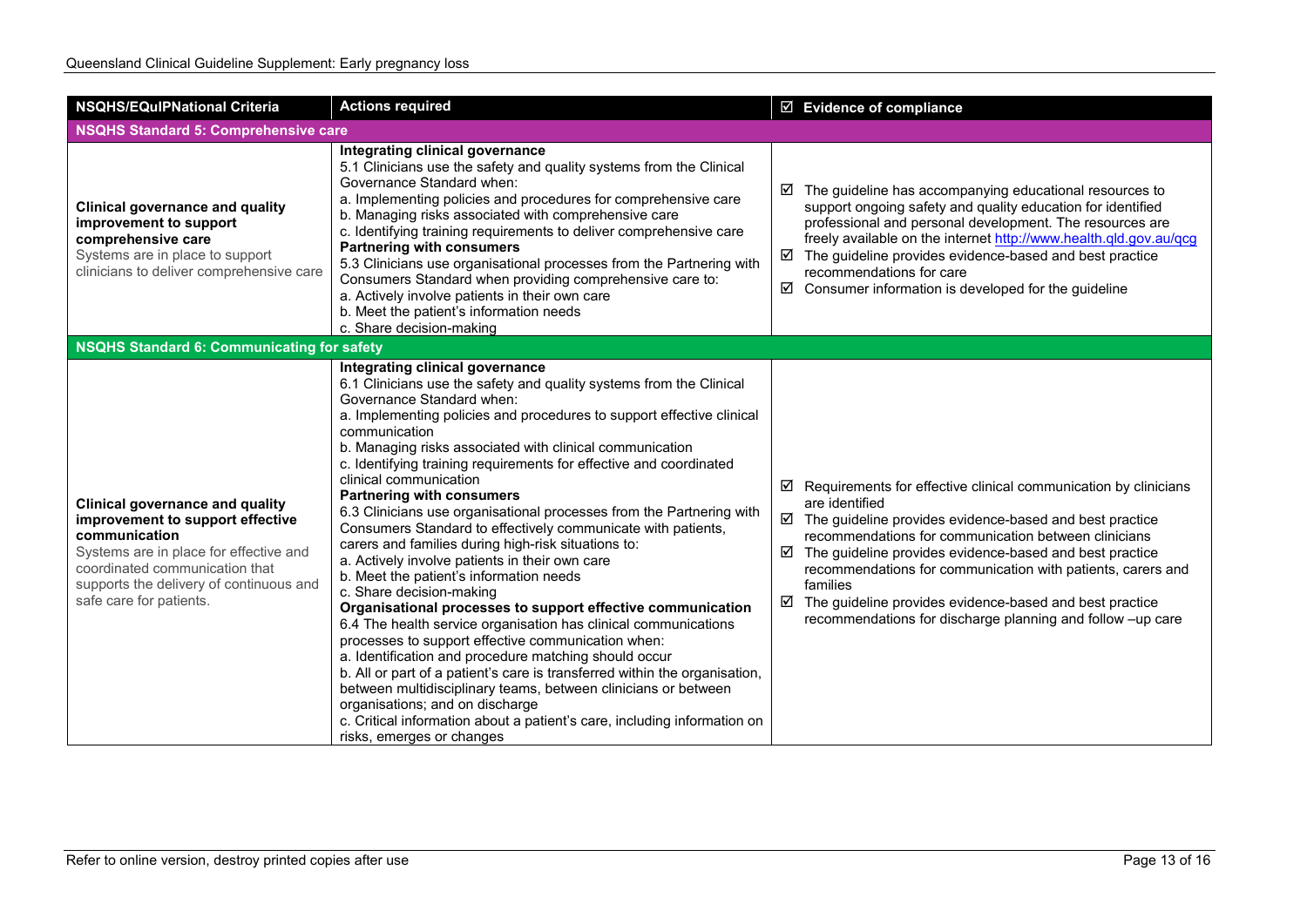Queensland Clinical Guideline Supplement: Early pregnancy loss

| <b>NSQHS/EQulPNational Criteria</b>                                                                                                                                                            | <b>Actions required</b>                                                                                                                                                                                                                                                                                                                                                                                                                                                                                                                                                                                                                                                                                                                                                                                                                                                                                                                                                                             | □ Evidence of compliance                                                                                                                                                              |  |
|------------------------------------------------------------------------------------------------------------------------------------------------------------------------------------------------|-----------------------------------------------------------------------------------------------------------------------------------------------------------------------------------------------------------------------------------------------------------------------------------------------------------------------------------------------------------------------------------------------------------------------------------------------------------------------------------------------------------------------------------------------------------------------------------------------------------------------------------------------------------------------------------------------------------------------------------------------------------------------------------------------------------------------------------------------------------------------------------------------------------------------------------------------------------------------------------------------------|---------------------------------------------------------------------------------------------------------------------------------------------------------------------------------------|--|
| NSQHS Standard 6: Communicating for safety (continued)                                                                                                                                         |                                                                                                                                                                                                                                                                                                                                                                                                                                                                                                                                                                                                                                                                                                                                                                                                                                                                                                                                                                                                     |                                                                                                                                                                                       |  |
| <b>Communication of critical</b><br>information<br>Systems to effectively communicate<br>critical information and risks when they<br>emerge or change are used to ensure<br>safe patient care. | <b>Communicating critical information</b><br>6.9 Clinicians and multidisciplinary teams use clinical<br>communication processes to effectively communicate critical<br>information, alerts and risks, in a timely way, when they emerge or<br>change to:<br>a. Clinicians who can make decisions about care<br>b. Patients, carers and families, in accordance with the wishes of the<br>patient<br>6.10 The health service organisation ensures that there are<br>communication processes for patients, carers and families to directly<br>communicate critical information and risks about care to clinicians                                                                                                                                                                                                                                                                                                                                                                                     | Requirements for effective clinical communication of critical<br>☑<br>information are identified<br>$\boxtimes$ Requirements for escalation of care are identified                    |  |
| <b>Communicating at clinical handover</b><br>Processes for structured clinical<br>handover are used to effectively<br>communicate about the health care of<br>patients.                        | <b>Clinical handover</b><br>6.7 The health service organisation, in collaboration with clinicians,<br>defines the:<br>a. Minimum information content to be communicated at clinical<br>handover, based on best-practice guidelines<br>b. Risks relevant to the service context and the particular needs of<br>patients, carers and families<br>c. Clinicians who are involved in the clinical handover<br>6.8 Clinicians use structured clinical handover processes that<br>include:<br>a. Preparing and scheduling clinical handover<br>b. Having the relevant information at clinical handover<br>c. Organising relevant clinicians and others to participate in clinical<br>handover<br>d. Being aware of the patient's goals and preferences<br>e. Supporting patients, carers and families to be involved in clinical<br>handover, in accordance with the wishes of the patient<br>f. Ensuring that clinical handover results in the transfer of<br>responsibility and accountability for care | The guideline acknowledges the need for local protocols to<br>☑<br>support transfer of information, professional responsibility and<br>accountability for some or all aspects of care |  |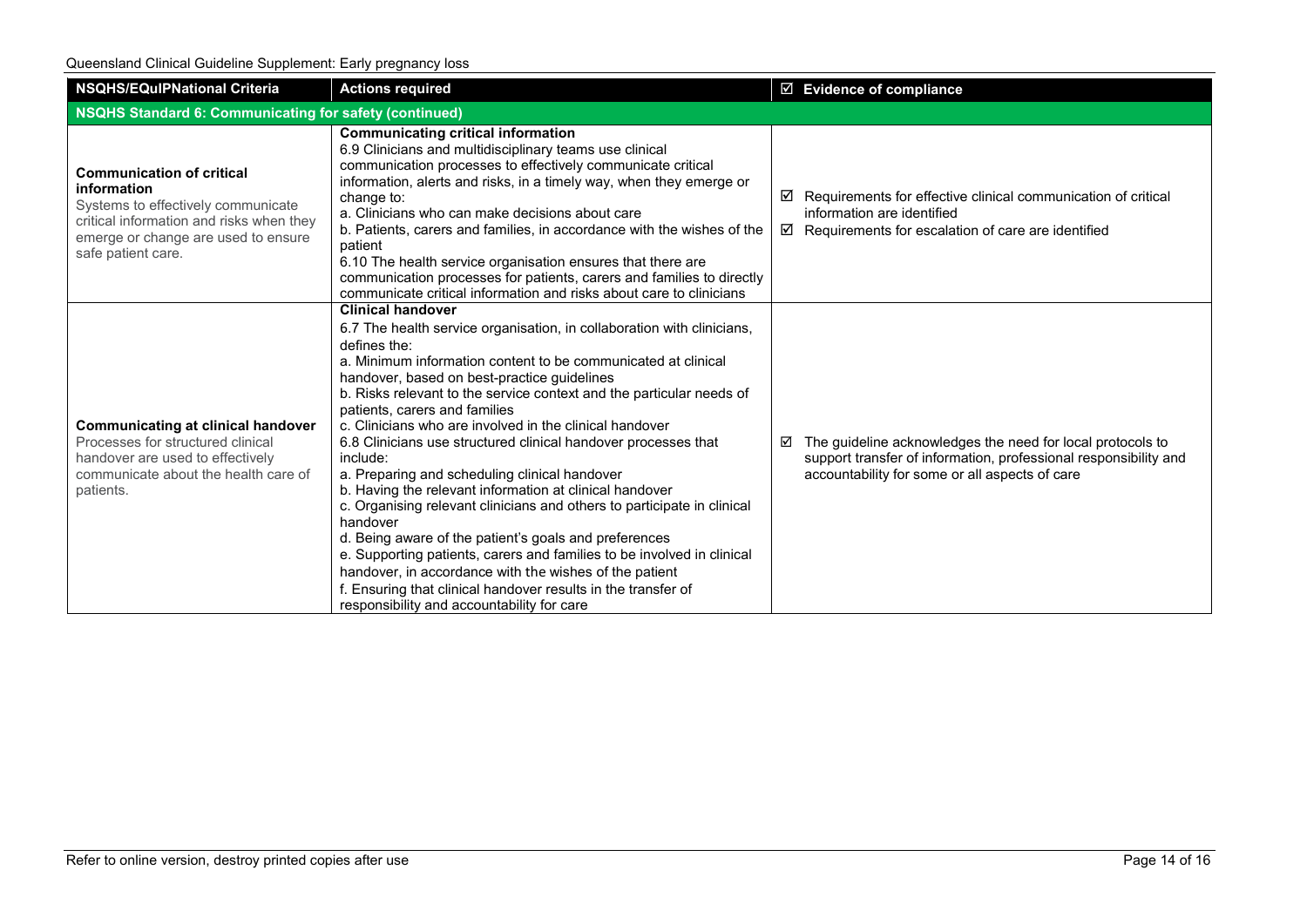| <b>NSQHS/EQuIPNational Criteria</b>                                                                                                                                                                                                                                                                | <b>Actions required</b>                                                                                                                                                                                                                                                                                                                                                                                                                                                                                                                                                                                                                                                                                                                                                                                                                                                                                                                                                                                                                                                                                                                                                                                                              | $\boxtimes$ Evidence of compliance                                                                                                                                                                                                                                                         |  |
|----------------------------------------------------------------------------------------------------------------------------------------------------------------------------------------------------------------------------------------------------------------------------------------------------|--------------------------------------------------------------------------------------------------------------------------------------------------------------------------------------------------------------------------------------------------------------------------------------------------------------------------------------------------------------------------------------------------------------------------------------------------------------------------------------------------------------------------------------------------------------------------------------------------------------------------------------------------------------------------------------------------------------------------------------------------------------------------------------------------------------------------------------------------------------------------------------------------------------------------------------------------------------------------------------------------------------------------------------------------------------------------------------------------------------------------------------------------------------------------------------------------------------------------------------|--------------------------------------------------------------------------------------------------------------------------------------------------------------------------------------------------------------------------------------------------------------------------------------------|--|
| NSQHS Standard 8: Recognising and responding to acute deterioration                                                                                                                                                                                                                                |                                                                                                                                                                                                                                                                                                                                                                                                                                                                                                                                                                                                                                                                                                                                                                                                                                                                                                                                                                                                                                                                                                                                                                                                                                      |                                                                                                                                                                                                                                                                                            |  |
| <b>Clinical governance and quality</b><br>improvement to support recognition<br>and response systems<br>Organisation-wide systems are used to<br>support and promote detection and<br>recognition of acute deterioration, and<br>the response to patients whose<br>condition acutely deteriorates. | Integrating clinical governance<br>8.1 Clinicians use the safety and quality systems from the Clinical<br>Governance Standard when:<br>a. Implementing policies and procedures for recognising and<br>responding to acute deterioration<br>b. Managing risks associated with recognising and responding to<br>acute deterioration<br>c. Identifying training requirements for recognising and responding<br>to acute deterioration<br><b>Partnering with consumers</b><br>8.3 Clinicians use organisational processes from the Partnering with<br>Consumers Standard when recognising and responding to acute<br>deterioration to:<br>a. Actively involve patients in their own care<br>b. Meet the patient's information needs<br>c. Share decision-making<br>Recognising acute deterioration<br>8.4 The health service organisation has processes for clinicians to<br>detect acute physiological deterioration that require clinicians to:<br>a. Document individualised vital sign monitoring plans<br>b. Monitor patients as required by their individualised monitoring<br>plan<br>c. Graphically document and track changes in agreed observations<br>to detect acute deterioration over time, as appropriate for the patient | The guideline is consistent with National Consensus statements<br>☑<br>recommendations<br>☑<br>The guideline recommends use of tools consistent with the<br>principles of recognising and responding to clinical deterioration<br>Consumer information is developed for the guideline<br>☑ |  |
| <b>EQuIP Standard 12 Provision of care</b>                                                                                                                                                                                                                                                         |                                                                                                                                                                                                                                                                                                                                                                                                                                                                                                                                                                                                                                                                                                                                                                                                                                                                                                                                                                                                                                                                                                                                                                                                                                      |                                                                                                                                                                                                                                                                                            |  |
| <b>Criterion 1: Assessment and care</b><br>planning<br>12.1 Ensuring assessment is<br>comprehensive and based upon current<br>professional standards and evidence<br>based practice                                                                                                                | 12.1.1 Guidelines are available and accessible by staff to assess<br>physical, spiritual, cultural, physiological and social health promotion<br>needs                                                                                                                                                                                                                                                                                                                                                                                                                                                                                                                                                                                                                                                                                                                                                                                                                                                                                                                                                                                                                                                                               | ☑<br>Assessment and care appropriate to the cohort of patients is<br>identified in the guideline<br>☑<br>The guideline is based on the best available evidence                                                                                                                             |  |